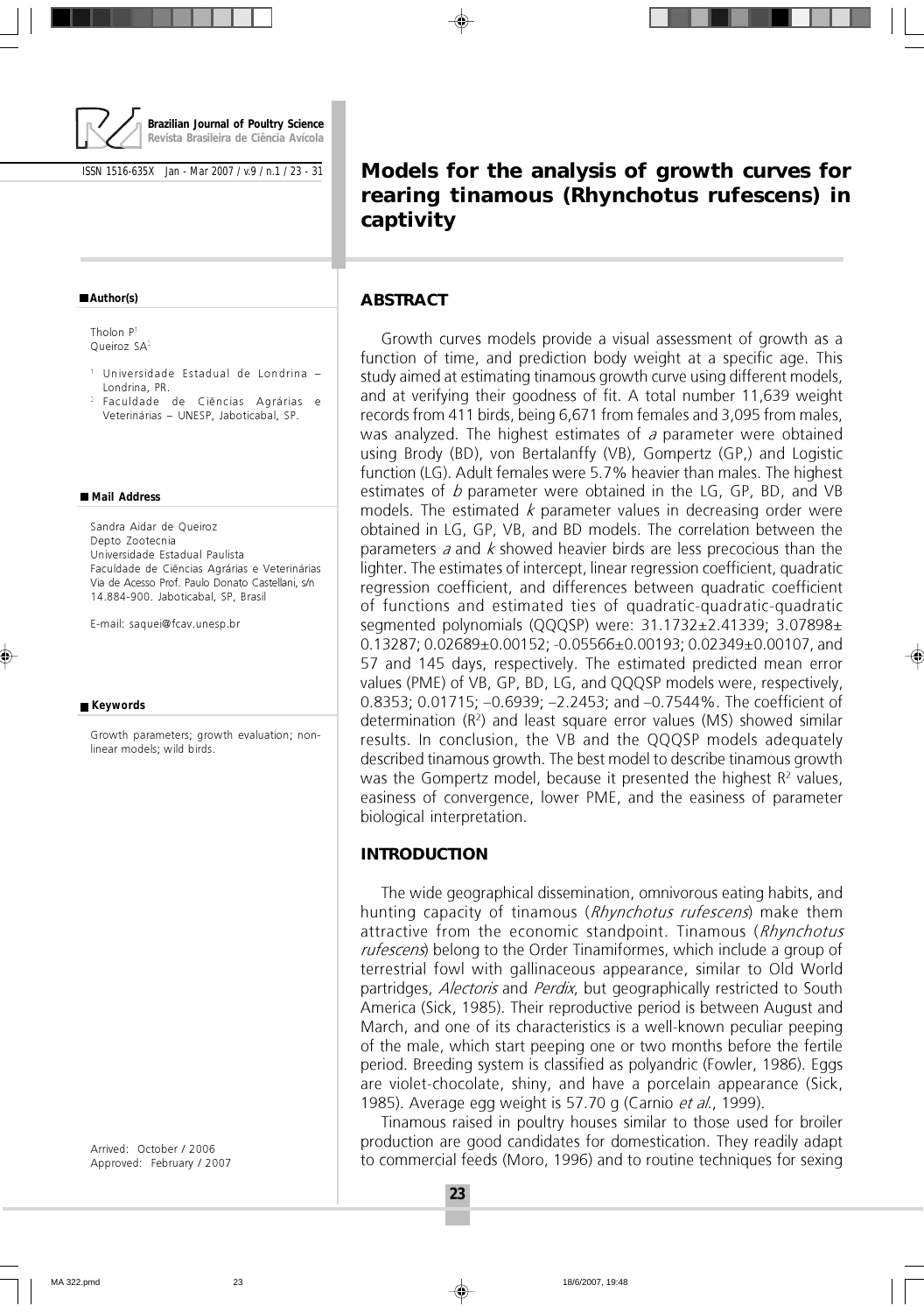

the chicks (Moro, 1991). Nakage et al. (2002) determined that the optimal temperature for tinamous egg incubation is between 35.5ºC and 36.5ºC, and 60% relative humidity. Bruneli et al. (2005), studying 248 eggs, reported that tinamous chicks weigh 37.81 g at hatching, varying between 27.44 and 53.84 g. Tholon et al. (2003) reported a fast growth rate between 7 and 90 days of age, after which birds grow slower until slaughter age, which is around 160 days. Estimated slaughter weights and average daily weight gain were  $676.3 \pm 2.0$  g and  $0.0235 \pm 0.0002$  g/day, respectively. In studies with tinamous raised in wiremesh aviaries in the state of Rio Grande do Sul, Menegheti *et al.* (1985) observed a weight of 663 g at 133 days of age. Recent research studies showed interesting results in terms of meat production, with a carcass yield of 74.37%, and breast yield of 36.65% (Moro *et al.*, 2006).

Therefore, the knowledge of the growth curve of tinamous and of the function that affect it is important to develop management practices to rear this species in captivity. Growth curves are mathematical models that relate body weight to age. Several mathematical models can be used to describe bird growth, and the most commonly used are those derived from the function of Richards, which includes four parameters:

# $Y_t = a(1 \pm b \exp^{-kt})^{1/(1-m)}$

where

 $Y_t$  is body weight at age t,

a is the asymptote value,

b is the scale parameter,

k is maturity index, and

m is the inflection parameter, which determined the function shape.

The asymptote value (a) corresponds to the estimated inflection point of the growth curve, i.e., when weight no longer changes with time, and thus, it indicates mature weight or maximal theoretical weight (Braccini Neto, 1993; Maruyama et al., 1999; Mignon-Grasteau & Beaumont, 2000), as well as weight at sexual maturity. When adult weight is not reached, the parameter reflects an estimation of the weight at the last weighing (Freitas, 2005).

The scale parameter (b) does not have a biological interpretation, and it is established by the initial y and t values after birth (Braccini Neto, 1993). According to Mignon-Grasteau & Beaumont (2000) and Freitas (2005), this parameter related weight at hatching (hatching, t =0) to asymptotic weight (t→∞).

Maturity index (k) estimates relative rate in which the asymptotic value is reached. This parameter is a logarithm function of weight, changing linearly per unit of time, and thus can be interpreted as the curve slope (Braccini Neto, 1993). It also expresses a reduction in relative growth rate (Freitas, 2005). More sigmoid curves indicate earlier growth (Kni•ztová et al., 1991b), suggesting an antagonism between mature weight (a) and maturation rate (k).

The parameter "m" determines the position of the inflection point, i.e., the point in which the growth curves changes from increasing to decreasing slope, reflecting sigmoid curvature degree, with higher m values expressing a more accentuated "S" curve (Braccini Neto, 1993). According to Grossman & Bohren (1982), poultry growth curve is characteristically an asymetrical sigmoid relative to the inflection point, which is located in a non-central point of the curve. When different values are attributed to "m", different growth curve models can be obtained, such as those described below.

# **1) Gompertz model**

The inflection parameter (m) tends to 1 in this function. The Gompertz model was originally developed to describe mortality rates in a population. It has good fitting for weight information which inflection point occurs in the beginning of growth, when approximately 35 to 40% is achieved (Braccini Neto, 1993).

#### **2) Brody model**

In this model, inflection parameter (m) is equal to zero. This function divides the growth curve in two segments: the first is designated as "growth acceleration phase", whereas the second is the "growth self-inhibition phase." The inflection point of this model joins both segments when one third of the asymptotic weight is achived.

# **3) von Bertalanffy model**

In this function, inflection parameter (m) is equal to 2/3. The von Bertalanffy growth curve considers animal growth as the result of the opposition between anabolic and catabolic processes. The inflection point occurs when approximately 30% (8/27) of the asymptote is reached (Braccini Neto, 1993).

# **4) Logistic model**

In this case, inflection parameter (m) is equal to 2. According to Grossman & Bohren (1982), the logistic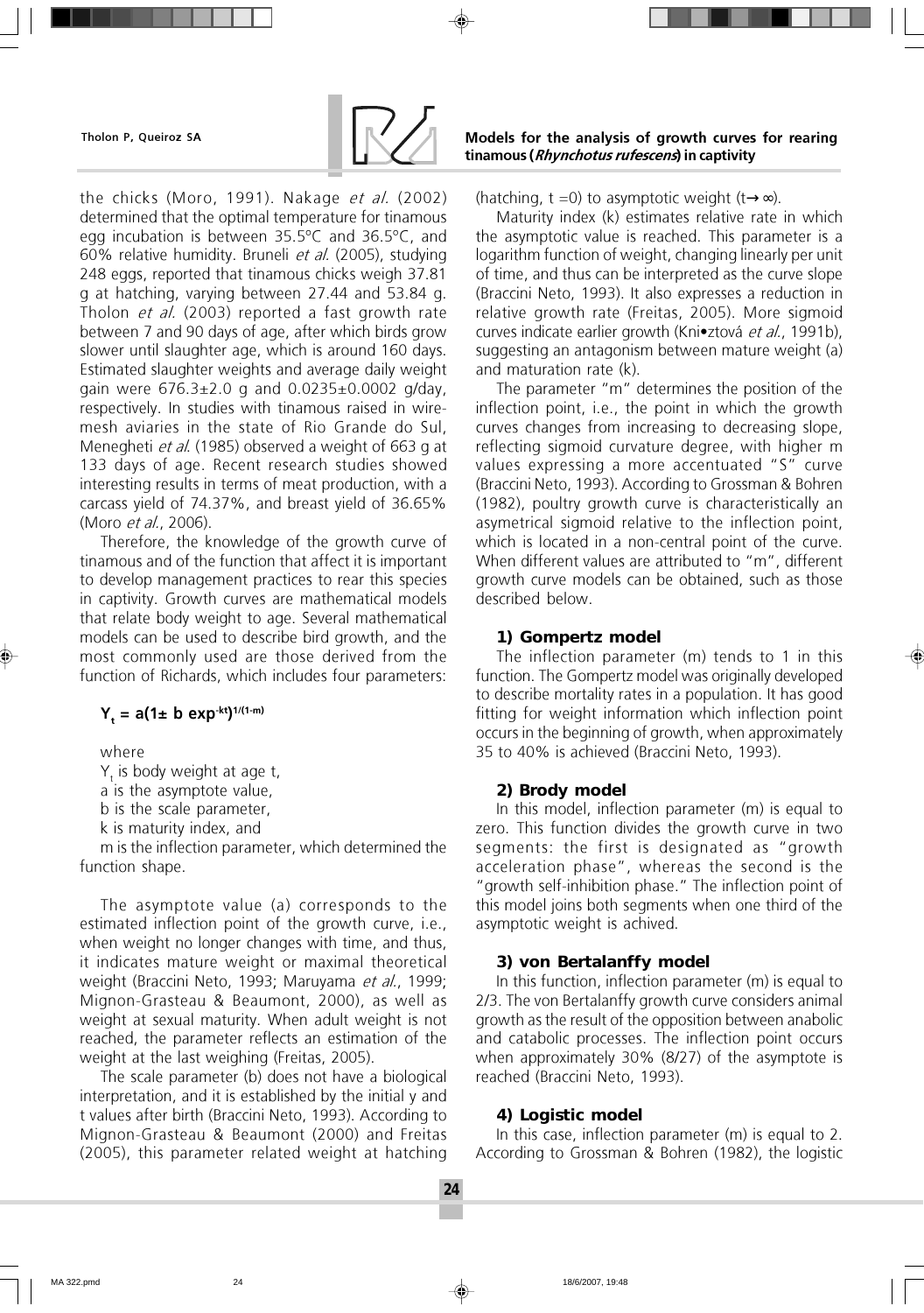

function presents one low asymptote or zero limit value, one high asymptote with growth rates tending to zero, because growth is limited, and an inflection point established when 50% of final weight is reached, i.e., growth rate symmetry relative to the inflection point.

Anthony et al. (1986) found different inflection points among Japanese quail genetic lines that were attributed to differences in selection criteria, and concluded that selection for live weight in birds older than four weeks of age resulted in a reduction in initial weight. However, this result may also be attributed to the high fat deposition during the adult phase, as well as to the effect of compensatory growth.

Different models are used to describe poultry growth due to the different inflection points of each analyzed population. Kni•ztová et al. (1991b) observed that ducks presented higher asymptotic weights and inflection points as compared to chickens or geese. In general, age at the inflection point in duck (Kni•ztová et al., 1991b) and Japanese quail (Anthony et al., 1986) growth curves is lower than in laying chickens, showing that those species are more precocious.

Kni•ztová et al. (1991a) and Freitas (2005) found excellent fitting of the Gompertz function to describe broiler growth; however, Kni•ztová *et al.* (1991b) and Maruyama et al., (1999) did not obtain the same result when analyzing duck growth data.

Sengül & Kiraz (2005) obtained good fitting of turkey growth curves using Gompertz, logistic, Morgan-Mercer-Flodine, and Richards' functions, obtaining coefficients of determination (R<sup>2</sup> ) higher than 0.99, and little difference between sexes.

Anthony et al. (1986) observed an intense acceleration phase in Japanese quail (Coturnix coturnix *japonica*) growth curves, followed by a long inhibition phase, which indicates that growth probably continues after sexual maturity. This behavior was also observed in broilers byKni•ztová et al. (1991a) and Goliomytis et al. (2003).

According to Tholon *et al.* (2003), the models that best fitted tinamous (R. rufescens) growth curves were the Gompertz and the von Bertalanffy functions. The latter was also used by Menegheti et al. (1985) and Moro (1991). However, abdominal fat accumulation in mature ages possibly is the cause of lack of fit (Anthony et al., 1986; Kni•ztová et al., 1991a; Sengül & Kiraz, 2005). During the final growth phase, sexual organs development and growth, particularly in females, may result in differences in growth function fit. Therefore, multiphase functions can be used, segmenting the

phases in different parts of the weighted development of animals.

Segmented polynomial or splines functions treat differently each region of the curve, and may defined as "polynomial segments of degree P, connected in points named "ties" or junction points, in order to have continuous derivatives of degree P-1" (Rice, 1969). The ties indicate where the curve changes its behavior. Tholon *et al.* (2003) obtained good fit of tinamous growth data using quadratic-quadratic segmented polynomial function, with  $R^2$  equal to 0.89, and tie at 35 days of age.

The fitting of growth curve models can be assessed by determination coefficient values (Freitas, 2005; Sengül & Kiraz, 2005), residue mean square values (Kni•ztová et al., 1991a e 1991b; Freitas, 2005; Sengül & Kiraz, 2005), Durbin-Watson's statistical test (Grossman & Koops, 1988; Yakupoglu & Atil, 2001), possibility of biological interpretation of parameters (Braccini Neto, 1993; Freitas, 2005), mean error estimate (Freitas et al., 1984; Sengül & Kiraz, 2005), and easiness of convergence of parameter estimates (Yakupoglu & Atil, 2001), demonstrating the wide array of criteria to check goodness of fit of models. Therefore, the present study aimed at estimating tinamous (R. rufescens) growth curves, and verifying their goodness of fit.

# **MATERIAL AND METHODS**

This study was carried out at the Wild Animals Sector of the Department of Animal Sciences, School of Agrarian and Veterinary Sciences, State University of São Paulo, Jaboticabal campus.

Weight data from the progeny of breeders reared in family groups, which consisted of one to five females per male, were used. Data from four production years, from August, 2000 to June, 2004, were analyzed.

During this period, birds were reared in wire-mesh pens, measuring approximately 8  $m<sup>2</sup>$ . The floor was covered with hay litter (*Cynodon dactylon* – Bermuda grass), and pens were located inside poultry houses with asbestos roof, and equipped with blue canvas curtains on the sides.

Birds were fed a pelleted feed based on corn and soybean meal, containing 89.7% dry matter; 3.6% ether extract; 4.4% crude fiber; 14.9% crude protein; 56.8% non-nitrogen extract. Feed was offered ad libitum, daily, in hanging feeders. Water was also offered ad libitum in bell drinkers, which were cleaned every two days.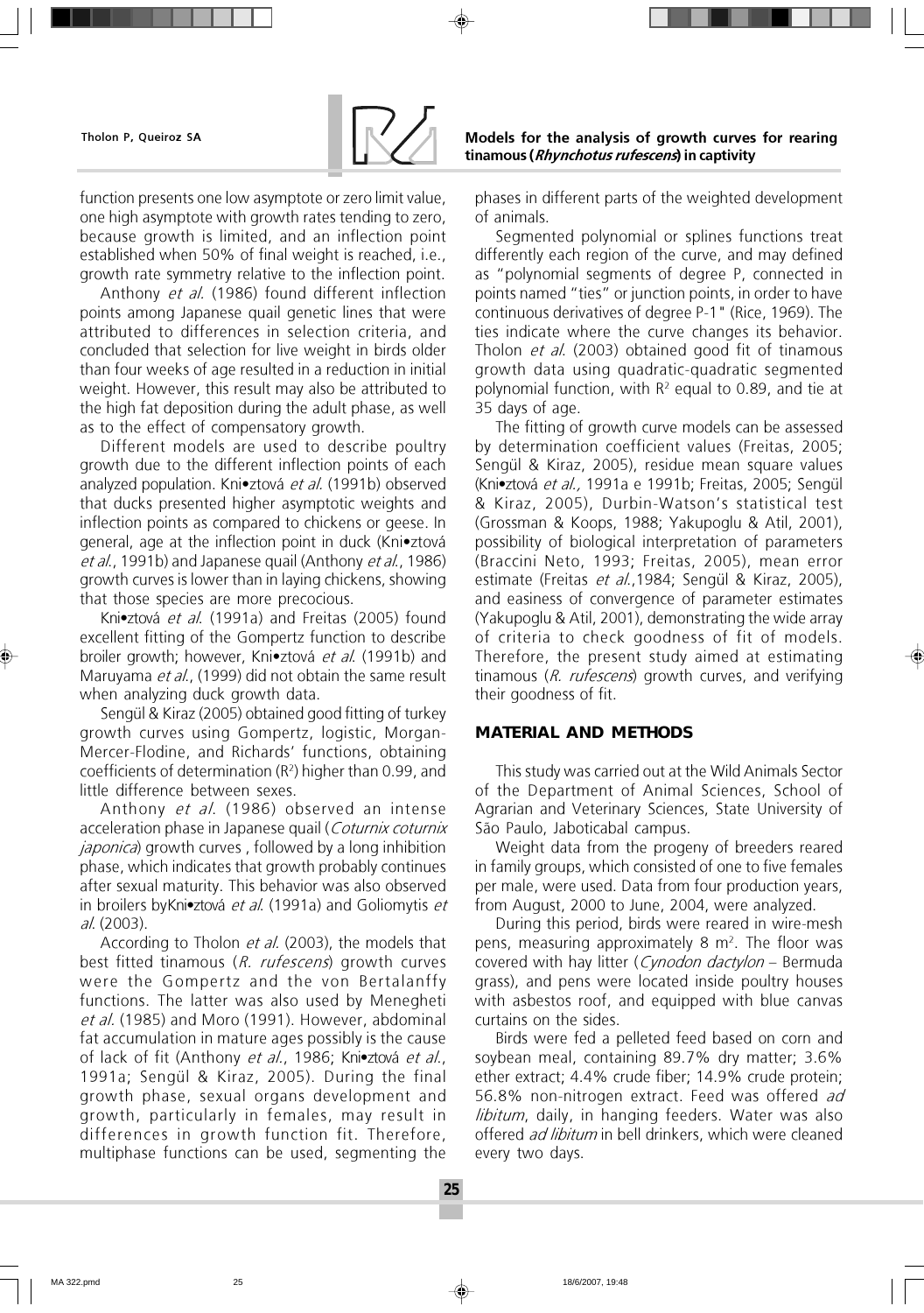

As to health management, only endo- and ectoparasite infestations were regularly checked. Tinamous houses were isolated from wild birds by wiremesh screens, minimizing disease transmission. No vaccination program was used as, according to Sousa et al. (1999), these birds do not present Newcastle disease symptoms, and no symptoms of any other important diseases that affect traditional poultry production.

Eggs were collected and incubated daily. Average incubation temperature and relative humidity from 1 to 15 days of incubation were 35.5ºC and 60%, respectively. On day 16, eggs were transferred to the hatcher, where the same temperature and relative humidity were applied until hatch.

In order to determine the birds' pedigree, eggs were identified with adhesive labels containing family number (pen), and egg sequential number. At hatching, birds were weighed and provisionally identified with rings of different colors in the legs, and then were transferred to the rearing pens, under similar conditions to those described above for breeders. When chicks reached approximately 90g, birds definitively identified by wing bands, containing six figure numbers, which replaces the provisional identification. Chicks were brooded during the first week of life.

Birds were weekly and individually weighed. When birds reached 250g, they were sexed by cloaca inversion, according to the procedure described by Moro (1991).

A total number of 13,164 weights from one- to 290 day-old birds was obtained. After preliminary consistency test, data on birds that were weighed less than 5 times and which parents had less than 3 known chicks were excluded. Therefore 11,639 weight data from 411 birds were used to estimate growth curves, being 6,671 from females, and 3,095 from males. These data were analyzed using least square methodology.

Brody, von Bertalanffy, logistic, Gompertz, and quadratic-quadratic-quadratic spline functions fitting of the growth curves were performed using the NLIN procedure (SAS, 1998), and the modified method of Gauss-Newton, according to Silveira Jr. et al. (1992). Convergence criterion was 10 exp-9, as suggested by the default software option. The equations of the growth curve models are presented below.

Logistic model Y=a\*(1+b\*exp(-k\*age))-1 Brody model  $Y= a*(1-b*exp(-k*age))$ von Bertalanffy modelY=  $a*(1-b*exp(-k*age))$ 3 Gompertz model Y=a\*exp(-b\*exp(-k\*age))

| Q-Q-Q spline function                                     | $Y = a_0 + a_1X + a_2X_2$<br>+ $b_1Z_1$ + $b_2Z_2$ ;           |
|-----------------------------------------------------------|----------------------------------------------------------------|
| where:<br>$Z_1 = 0$<br>$Z_1 = (X - K_1)^2$<br>$Z_{2} = 0$ | if $X \leq K_{1}$ ;<br>if $X > K_{1}$ ;<br>if $X \leq K_{2}$ ; |
| $Z_2 = (X - K_2)^2$                                       | if $X > K_{2}$ ;                                               |
|                                                           |                                                                |

For the model equations:

 $Y =$  estimated weight at age x;

 $a =$  asymptotic weight;

 $b = scale parameter;$ 

 $k =$  maturity index;

 $X = \text{bird age}$ ;

 $a_0 =$  intercept;

 $a_1$  = linear regression coefficient

 $a<sub>2</sub>$  = quadratic regression coefficient

 $K =$  ties between polynomial segments

 $b_1$ ,  $b_2$  = difference between function quadratic coefficients.

In order to determine segmented polynomials, and to chose initial ties, visual inspection of points of graphs depicting average weights as a function of age on the weighing day was initially performed. Successive analyses were subsequently performed, in which the initially chosen tie was changed in order to find the best tie, which was determined when the analysis presented the lowest residual sum of squares and the highest coefficient of determination  $(R^2)$ , after which model parameters were estimated (Schenkel, 1989).

The analysis of Richards function derivative fitting was based on the coefficient of determination  $(R^2)$  of the models, residual mean square values (RMS), on the possibility of biological interpretation of the parameters, and easiness of convergence of parameter estimates. Mean prediction error (MPE) was obtained by the mean of all prediction errors (PE) based on each observation as a percentage of deviation between observed weight and estimated weight divided by the observed weight.

# **RESULTS AND DISCUSSION**

Parameter estimates of growth curve models for males, females, and both sexes are shown in Table 1.

The highest estimates of parameter a (asymptotic weight) were obtained using the Brody function, followed by von Bertalanffy, Gompertz, and logistic functions for females, males, and both sexes, respectively (Table 1).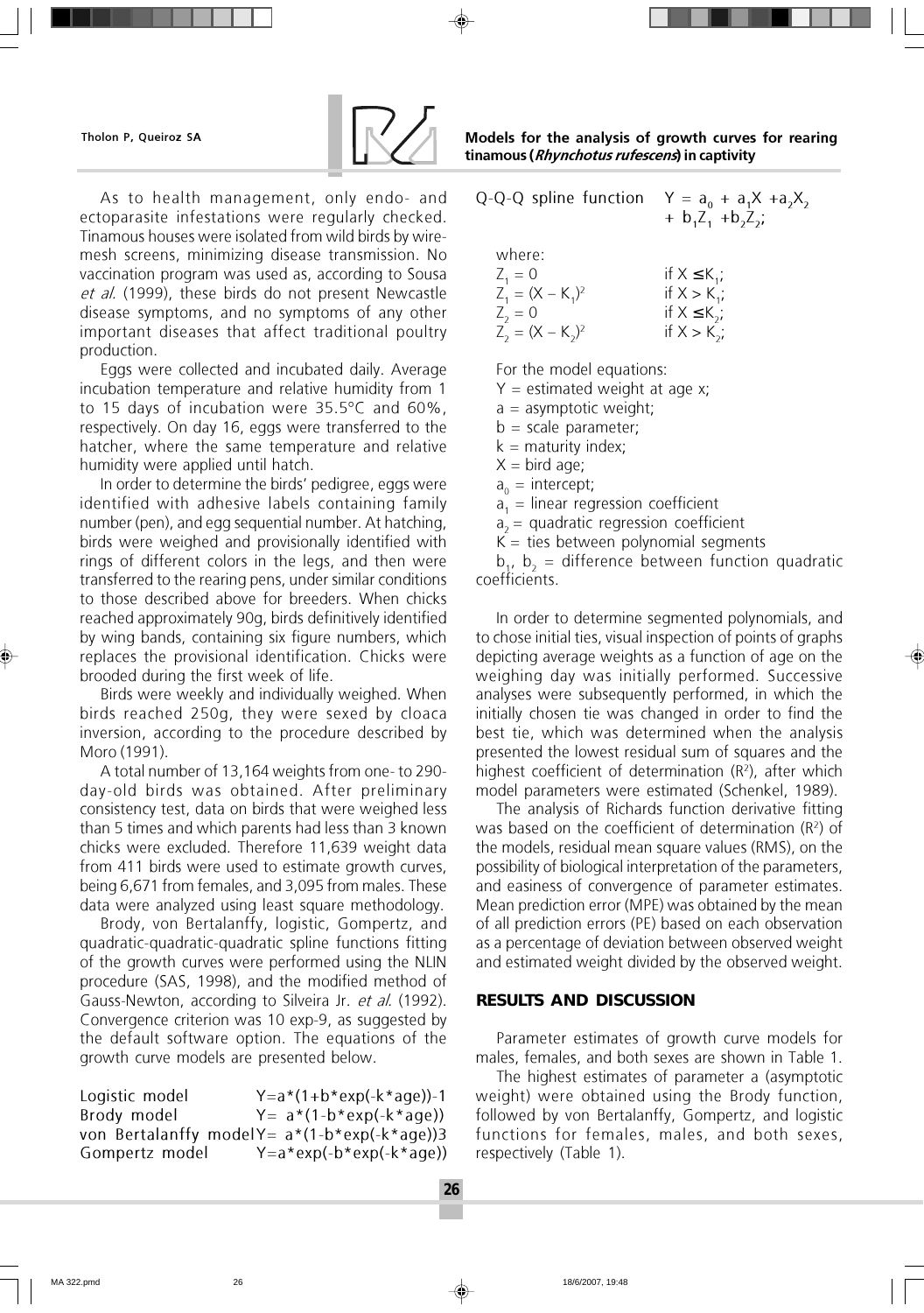

| Table 1 – Estimated value means and standard errors of the tinamous growth curve parameter models von Bertalanffy, Gompertz, |                                  |            |               |                 |                   |                   |  |
|------------------------------------------------------------------------------------------------------------------------------|----------------------------------|------------|---------------|-----------------|-------------------|-------------------|--|
| logistic, Brody, and quadratic-quadratic-quadratic segmented polynomial for females, males and both sexes.                   |                                  |            |               |                 |                   |                   |  |
| <b>Females</b>                                                                                                               | a                                | Std. error | b             | Std. error      | k                 | Std. error        |  |
| von Bertalanffy                                                                                                              | 703.0                            | 2.9445     | 0.7288        | 0.0074          | 0.0197            | 0.0002            |  |
| Gompertz                                                                                                                     | 686.0                            | 2.5166     | 3.1707        | 0.0408          | 0.0241            | 0.0003            |  |
| Logistic                                                                                                                     | 659.4                            | 1.9707     | 10.4509       | 0.2362          | 0.0372            | 0.0004            |  |
| Brody                                                                                                                        | 807.0                            | 6.0558     | 1.0402        | 0.0039          | 0.0098            | 0.0002            |  |
| PS Q-Q-Q                                                                                                                     | $as = 35.05476$                  |            | a, 2.45959    |                 | $a_{-} = 0.04099$ |                   |  |
|                                                                                                                              | $b = -0.06971$                   |            |               | $b = 0.02362$   |                   |                   |  |
|                                                                                                                              | $K1 = 49$                        |            |               | $K2 = 146$      |                   |                   |  |
| <b>Males</b>                                                                                                                 | a                                | Std. error | $\mathbf b$   | Std. error      | $\mathbf k$       | Std. error        |  |
| von Bertalanffy                                                                                                              | 662.8                            | 3.5859     | 0.7166        | 0.0091          | 0.0198            | 0.0003            |  |
| Gompertz                                                                                                                     | 647.0                            | 3.0664     | 3.1119        | 0.0503          | 0.0241            | 0.0003            |  |
| Logistic                                                                                                                     | 622.3                            | 2.4169     | 10.2278       | 0.2922          | 0.0373            | 0.0005            |  |
| Brody                                                                                                                        | 756.6                            | 7.3263     | 1.0345        | 0.0049          | 0.0099            | 0.0002            |  |
| PS Q-Q-Q                                                                                                                     | $as = 33.58139$                  |            |               | $a_1 = 2.58242$ |                   | $a_{1} = 0.03525$ |  |
|                                                                                                                              | $b = -0, 06147$<br>$b = 0.02481$ |            |               |                 |                   |                   |  |
|                                                                                                                              | $K1 = 50$                        |            | $K2 = 156$    |                 |                   |                   |  |
| <b>Both</b>                                                                                                                  | a                                | Std. error | b             | Std. error      | $\mathbf{k}$      | Std. error        |  |
| von Bertalanffy                                                                                                              | 694.6                            | 2.3211     | 0.7158        | 0.0051          | 0.0192            | 0.0002            |  |
| Gompertz                                                                                                                     | 676.3                            | 1.9721     | 3.1099        | 0.0284          | 0.0235            | 0.0002            |  |
| Logistic                                                                                                                     | 648.2                            | 1.5322     | 10.2299       | 0.1652          | 0.0366            | 0.0003            |  |
| Brody                                                                                                                        | 806.4                            | 4.9074     | 1.0336        | 0.0027          | 0.0094            | 0.0001            |  |
| PS Q-Q-Q                                                                                                                     | $a_{0} = 31.01732$               |            | $a1 = 3.7898$ |                 | $a_{1} = 0.02689$ |                   |  |
|                                                                                                                              | $b_1 = -0, 05567$                |            | $b = 0.02349$ |                 |                   |                   |  |
|                                                                                                                              | $K1 = 57$                        |            | $K2 = 145$    |                 |                   |                   |  |

a = asymptotic weight; b = scale parameter; k = maturity index; a $_{\circ}$  = intercept; a $_{\circ}$  = linear regression coefficient; a $_{\circ}$  = quadratic. Regression coefficiente; b<sub>1</sub> and b<sub>2</sub> = difference between quadratic coefficients;  $K_1$  and  $K_2$  = estimated ties.

All models estimated slightly higher values of a (asymptotic weight) for females, indicating minor sexual dimorphism in mature weight. In general, female mature weight was about 5.7% higher than male mature weight.

Estimates showed low standard errors, and the logistic, Gompertz, von Bertalanffy models presented the lowest values among non-linear functions, indicating the goodness of fit of these models for estimating this parameter.

The highest estimations of parameter b for females, males, and both sexes were obtained in the logistic, Gompertz, Brody, and von Bertalanffy models, respectively. The small difference between sexes is probably due to the dependence of this parameter on the ratio between initial weight and asymptotic weight fit for each model, and thus it suffer more influence from the function used than from the difference between sexes. Low standard errors indicate a good estimation of this parameter (Table 1).

The values estimated for parameter k (maturity index) were obtained, in decreasing order, in logistic, Gompertz, von Bertalanffy, and Brody models for females, males, and both sexes, respectively. There was little difference between sexes, stressing the influence of initial weight on mature weight in tinamous. The low standard error estimates show that excellent goodness of fit for this parameter (Table 1).

The coefficients of correlation among parameters of the different models and animal classes are presented in Table 2. The correlation among parameters indicates that heavier birds are less precocious due to the antagonism between parameters a and k. However, it must be noted that the values for the correlation between a (asymptotic weight) and k (maturity index) were moderate as estimated by the studied models. Similar results were obtained by Mignon-Grasteau et al. (1999). Nevertheless, the correlation between these parameters varies according to species, as the growth standard is influenced by many environmental and genetic factors.

Only the Brody model presented significant correlation (p<0.05) between parameters a and b, possibly due to the higher asymptotic weight estimates as compared to the other models. Correlation between parameters b and k was high and positive in the Brody model, and intermediate to low in the other models and birds classes (Table 2).

Estimates for females, males, and both sexes of the intercept  $(a_0)$  of the quadratic-quadratic-quadratic segmented polynomial were 35.05476±4.54557; 33.58139±4.13711; and 31.01732±2.41339, respectively. Linear regression coefficient  $(a_1)$  and quadratic regression coefficient  $(a_2)$  estimates were 2.45959 $\pm$ 0.21347; 2.58242±0.24941; 3.7898±0.13287; and 0.04099± 0.00267; 0.03525±0.00310; 0.02689±0.00152, respectively.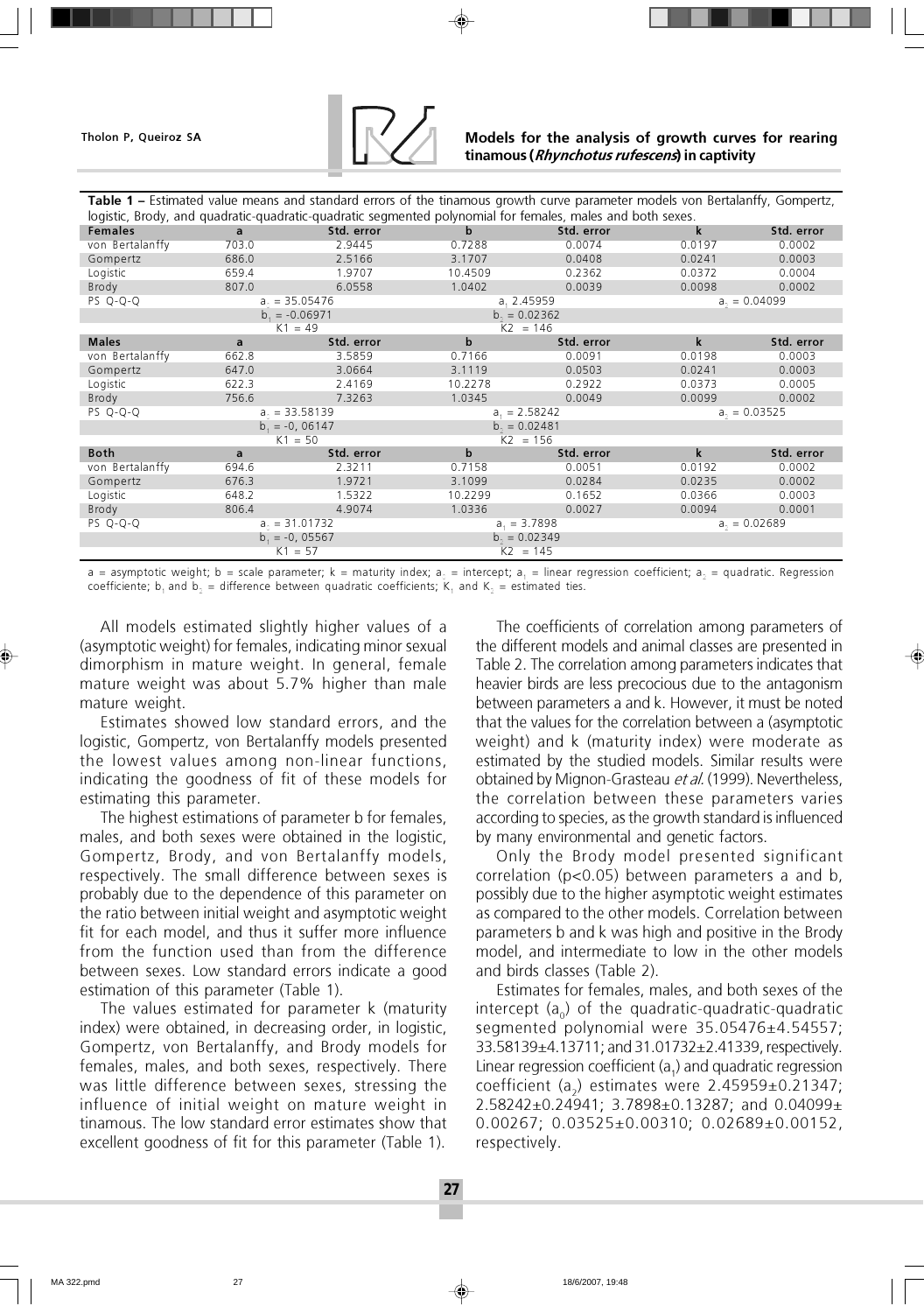

650 700 750 Table 2 – Coefficient of correlation estimates of value a (asymp-

totic value), b (scale parameter) and k (maturity index) of tinamous growth curve models: Logistic, von Bertalanffy, Gompertz, and Brody of females, males, both sexes, and respective levels of significance (p).

| <b>Brody</b>    |              | b          | p        | k           | p        |
|-----------------|--------------|------------|----------|-------------|----------|
| Both            | a            | $-0.22927$ | < 0.0001 | $-0.56366$  | < 0.0001 |
|                 | $\mathsf b$  |            |          | 0.63566     | < 0.0001 |
| Females         | a            | $-0.15056$ | 0.0342   | $-0.55128$  | < 0.0001 |
|                 | $\mathsf b$  |            |          | 0.56562     | < 0.0001 |
| Males           | a            | $-0.47035$ | < 0.0001 | $-0.65463$  | < 0.0001 |
|                 | $\mathbf b$  |            |          | 0.78664     | < 0.0001 |
| Gompertz        |              | b          | р        | k           | р        |
| <b>Both</b>     | a            | 0.08775    | 0.0819   | $-0.31966$  | < 0.0001 |
|                 | b            |            |          | 0.31405     | < 0.0001 |
| Females         | a            | 0.09858    | 0.1060   | $-0.31063$  | < 0.0001 |
|                 | b            |            |          | 0.31838     | < 0.0001 |
| Males           | a            | 0.03516    | 0.6983   | $-0.37719$  | < 0.0001 |
|                 | b            |            |          | 0.30209     | 0.0006   |
| Logistic        |              | b          | p        | $\mathsf k$ | p        |
| Both            | a            | 0.06414    | 0.1983   | $-0.30672$  | < 0.0001 |
|                 | b            |            |          | 0.20562     | < 0.0001 |
| Females         | a            | 0.06189    | 0.3065   | $-0.27318$  | < 0.0001 |
|                 | $\mathsf b$  |            |          | 0.21457     | 0.0003   |
| Males           | a            | 0.05387    | 0.5443   | $-0.40233$  | < 0.0001 |
|                 | $\mathsf{b}$ |            |          | 0.18937     | 0.0316   |
| von Bertalanffy |              | b          | p        | k           | p        |
| Both            | a            | 0.01568    | 0.7628   | $-0.43051$  | < 0.0001 |
|                 | b            |            |          | 0.35857     | < 0.0001 |
| Females         | a            | 0.02359    | 0.7061   | $-0.45782$  | < 0.0001 |
|                 | b            |            |          | 0.33692     | < 0.0001 |
| Males           | a            | $-0.04628$ | 0.6233   | $-0.40503$  | < 0.0001 |
|                 | b            |            |          | 0.43693     | < 0.0001 |

The differences between quadratic coefficients  $(b, b)$ and  $b_2$ ) of the functions were:-0.06971 $\pm$ 0.00314; -0.06147±0.00360; -0.05566±0.00193; and 0.02362 ±0.00136; 0.02481±0.00169; 0.02349±0.00107, respectively, and the estimated ties for the three bids classes were 49 and 146; 50 and 156; and 57 and 145 days of age (Table 1).

Small differences were observed during the first growth phase between sexes. Growth pattern was different only after secondary sexual development (around 5 months of age). Male initial weight was lower than that of females, but their growth pattern was similar. Males were more precocious as compared to females, confirming the trend observed in previous functions relative to mature weight and sexual precocity.

Based on the obtained parameters, growth curves were estimated for both sexes using von Bertalanffy, Gompertz, Brody, logistic, and quadratic-quadraticquadratic segmented polynomial models (Figures 1, 2, 3, 4 and 5).

The von Bertalanffy model underestimated 1 to 29 day-old bird weight, and overestimated weights after 210 days of age (Figure 1). The Gompertz model

#### Tholon P, Queiroz SA Models for the analysis of growth curves for rearing tinamous (*Rhynchotus rufescens*) in captivity



**Figure 1** – Estimates of prediction error (PE), observed and fitted weight of tinamous (Rhynchotus rufescens), by the von Bertalanffy model.



**Figure 2** – Estimates of prediction error (PE), observed and fitted weight of tinamous (Rhynchotus rufescens), by the Gompertz model.



Figure 3 – Estimates of prediction error (PE), observed and fitted weight of tinamous (Rhynchotus rufescens), by the Brody model.



Figure 4 - Estimates of prediction error (PE), observed and fitted weight of tinamous (Rhynchotus rufescens), by the logistic model.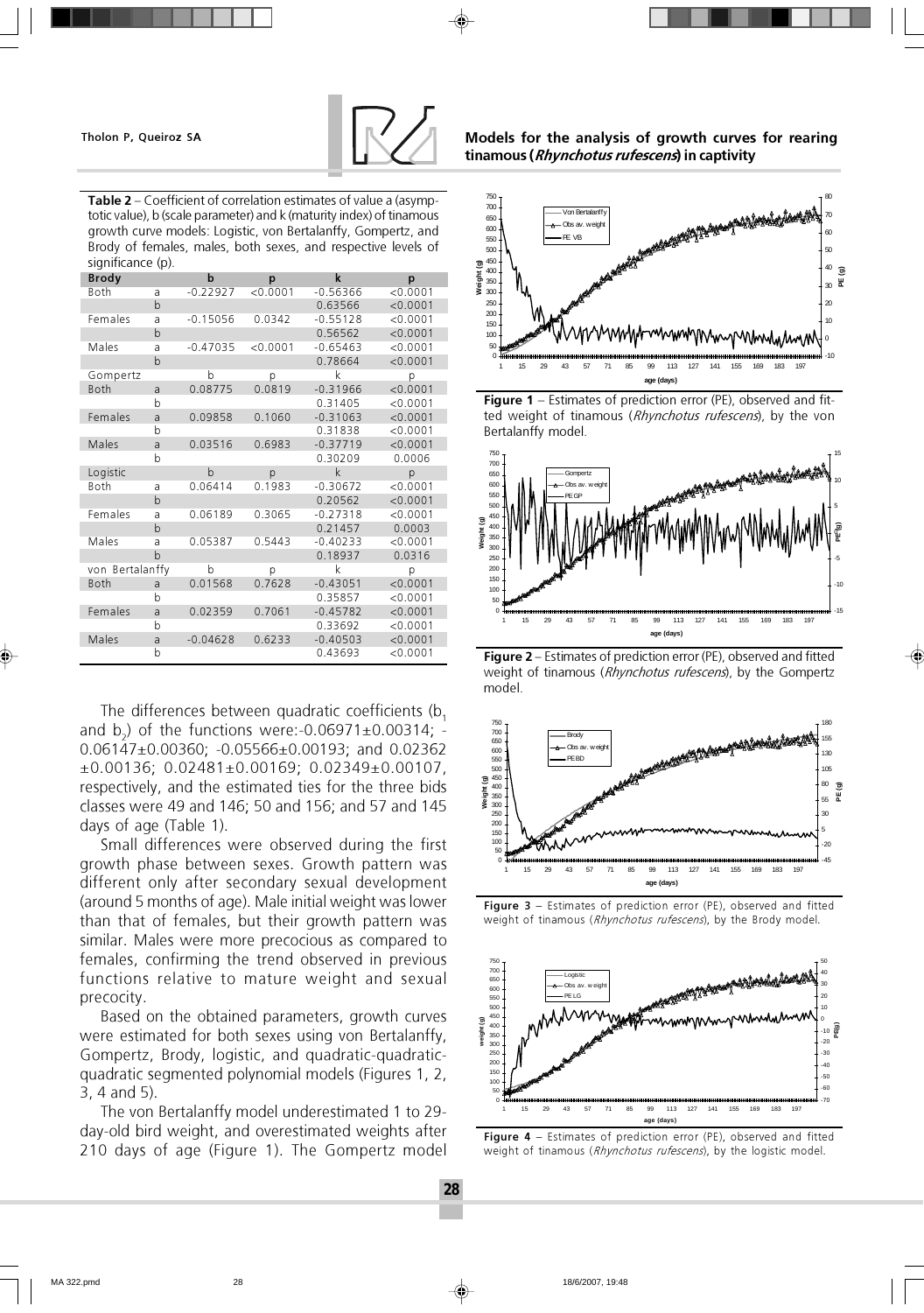



Figure 5 – Estimates of prediction error (PE), observed and fitted weight of tinamous (Rhynchotus rufescens), by the quadraticquadratic-quadratic segmented polynomial model.

presented excellent goodness of fit until 210 days of age, with slight underestimation of weight from1 to 43 days of age (Figure 2). The Brody model showed lack of fit for the first 15 days of age, underestimating initial weights, and overestimating final weights after 30 weeks of age, as this model considers that the selfinhibition phase starts when the bird hatches (Figure 3), i.e., the inflection point occurs at hatching. The logistic model presented lack of fit in the first 70 days of age, overestimating initial weight, and was the only function to present such a behavior (Figure 4). Q-Q-Q segmented polynomial presented excellent goodness of fit for all categories, but overestimated initial weights until 29 days of age (Figure 5).

In all analyzed models, there were some fitting problems in the first and the last weeks of life, probably due to the fact that the birds lost weight during the first week of life, as they do not feed during this phase, and due to the lower number of birds weighed at later ages caused by mortality throughout the analyzed period.

#### Tholon P, Queiroz SA Models for the analysis of growth curves for rearing tinamous (*Rhynchotus rufescens*) in captivity

Mean prediction error (MPE) estimates obtained from the mean of prediction errors estimated for each phase allow a better assessment of goodness of fit of the models. Estimates of mean, minimal, and maximal prediction error females, males, and both sexes are shown in Table 3.

Mean prediction error (MPE) estimates, in grams, in the von Bertalanffy model for both sexes, females, and males were, respectively, 4.2510; 0.7473; and 0.8353, indicating that, in general, this function underestimated the observed values. For the Gompertz model, these estimates were 0.0785; –0.3441; and 0.1715, overestimating, in general, values observed in females, and overestimating values observed in the two other classes. The Brody model presented MPE estimates of – 0.9458; -1.1297; and –0.6939, overestimating values observed in the three classes. The logistic function presented MPE estimates of –1.7774; -2.4271; and – 2.2457, overestimating, in general, the observed values. Q-Q-Q segmented polynomial presented MPE estimates of –0.3796; 1.1706; and –0.7544, underestimating, in general, values observed in females and overestimating, in general, values obtained from males and both sexes.

The quadratic-quadratic-quadratic segmented polynomial and the Gompertz model presented similar trends as to growth function fit, with the highest PE at 245 and 242 days of age, respectively. The other models had worse fit at one and five days of age, indicating modeling difficulties in the first days, probably due to weight loss during this phase.

As to minimal PE values, the studied models did not present consistent similarities in terms of fit. There was age variation as a function of sex and used model (Table 3).

Table 3 – Estimates of prediction errors (PE), mean prediction errors (MPE), and minimal (Min) and maximal (Max) prediction errors, in grams for females, males, and both sexes (Both), using von Bertalanffy (VB), Gompertz (GP), Brody (BD), logistic (LG), and quadratic-

| quadratic-quadratic segmented polynomial (QQQSP) models. |            |            |           |            |            |
|----------------------------------------------------------|------------|------------|-----------|------------|------------|
| <b>Both</b>                                              | PE VB      | PE GP      | PE BD     | PE LG      | PE QQQSP   |
| MPE(g)                                                   | 4.2510     | 0.0785     | $-0.9458$ | $-1.7774$  | $-0.3796$  |
| Min $(q)$                                                | $-0.00598$ | 0.001621   | 0.028337  | 0.017699   | $-0.0001$  |
| Age (days)                                               | 181        | 223        | 143       | 272        | 200        |
| Max(q)                                                   | 68.37831   | $-22.1836$ | 152.1754  | $-61.1425$ | $-21.71$   |
| Age (days)                                               |            | 245        |           |            | 245        |
| Fêmeas                                                   | PE VB      | PE GP      | PE BD     | PE LG      | PE PS      |
| MPE $(q)$                                                | 0.7473     | $-0.3441$  | $-1.1297$ | $-2.4271$  | 1.1706     |
| Min $(q)$                                                | $-0.00155$ | 0.0229     | 0.103011  | 0.018353   | $-0.08457$ |
| Age (days)                                               | 121        | 109        | 146       | 149        | 226        |
| Max(q)                                                   | 56.8876    | $-24.0821$ | 163.975   | $-65.8114$ | $-18.8833$ |
| Age (days)                                               |            | 245        |           | 5          | 245        |
| <b>Males</b>                                             | PE VB      | PE GP      | PE BD     | PE LG      | PE PS      |
| MPE $(q)$                                                | 0.8353     | 0.017146   | $-0.6939$ | $-2.2457$  | $-0.7544$  |
| Min $(q)$                                                | $-0.01676$ | $-0.0098$  | 0.005321  | 0.007995   | 0.000851   |
| Age (days)                                               | 198        | 15         | 232       | 194        | 144        |
| Max(q)                                                   | 51.56798   | $-24.1767$ | 150.9384  | $-67.3232$ | $-24.0311$ |
| Age (days)                                               |            | 242        |           | כ          | 242        |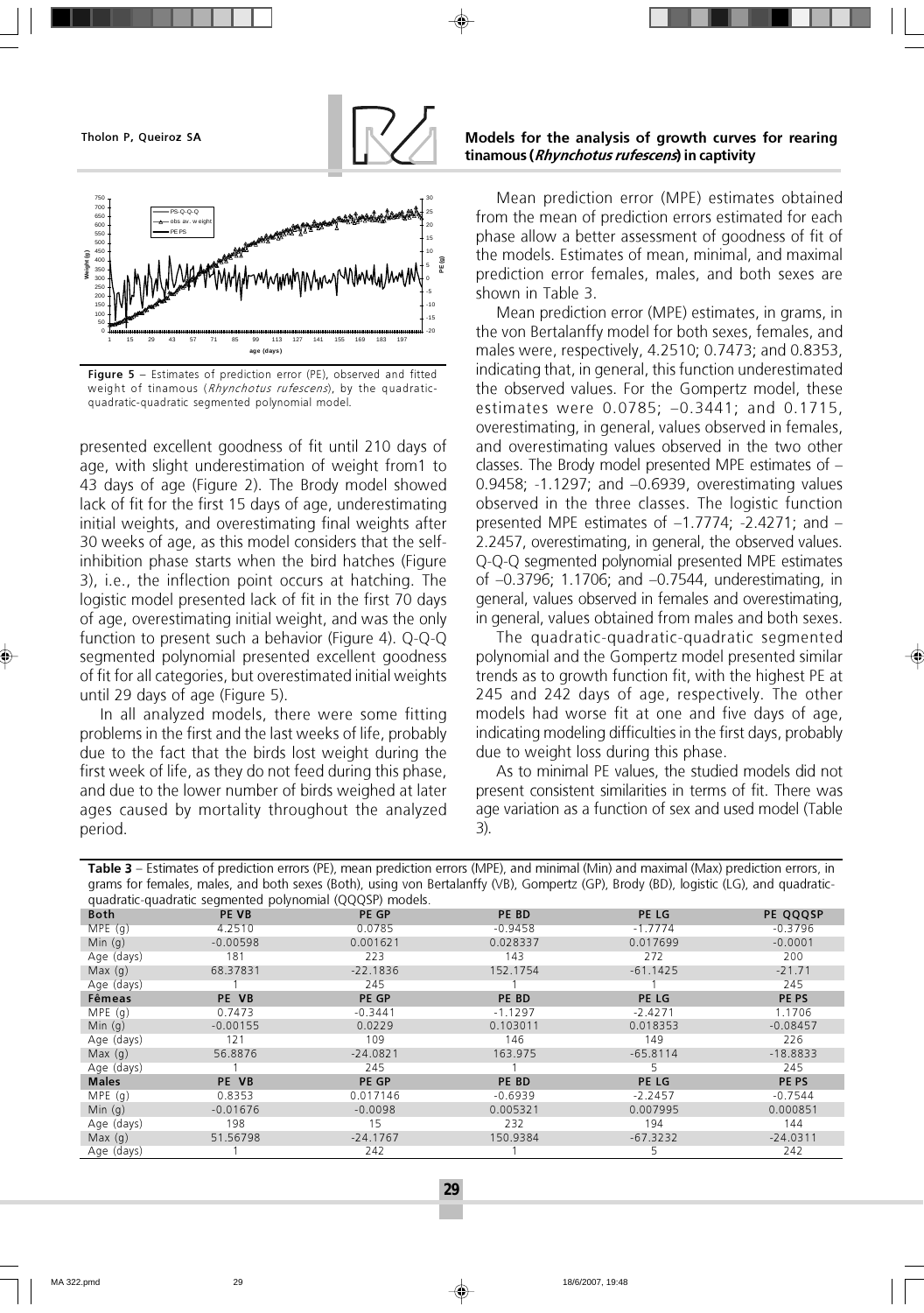

Coefficients of determination  $(R^2)$  and residual mean square (RMS) presented similar values in the studied models, indicating goodness of fit, and are presented in Table 4.

**Table 4** – Coefficient of determination  $(R^2)$ , Residual Mean Square (RMS), number of necessary iteractions for convergence (N. it), and number of birds with no parameter estimates of the growth curve of females, males, and both sexes, using von Bertalanffy, Gompertz, Brody, logistic, and quadratic-quadraticquadratic segmented polynomial (QQQSP) models.

| <b>Females</b>  | <b>RMS</b> | $R^2$          | N. it | N. birds |
|-----------------|------------|----------------|-------|----------|
| von Bertalanffy | 5114.5     | 0.8986         | 39    | 22       |
| Gompertz        | 5044.4     | 0.8991         | 14    | 10       |
| Logistic        | 5140.0     | 0.8981         | 3     | 5        |
| Brody           | 5815.0     | 0.8847         | 12    | 82       |
| QQQSP           | 5038.2     | 0.9001         |       |          |
| <b>Males</b>    | <b>RMS</b> | R <sup>2</sup> | N. it | N. birds |
| von Bertalanffy | 3545.9     | 0.9196         | 39    | 16       |
| Gompertz        | 3477.3     | 0.9211         | 14    | 7        |
| Logistic        | 3546.1     | 0.9196         | 4     | 2        |
| Brody           | 4171.3     | 0.9054         | 9     | 43       |
| QQQSP           | 3472.2     | 0.9213         |       |          |
| <b>Both</b>     | <b>RMS</b> | R <sup>2</sup> | N. it | N. birds |
| von Bertalanffy | 4782.7     | 0.9009         | 39    | 38       |
| Gompertz        | 4718.4     | 0.9023         | 14    | 17       |
| Logistic        | 4814.7     | 0.9003         | 3     | 7        |
| Brody           | 5431.7     | 0.8875         | 12    | 125      |
| QQQSP           | 4720.7     | 0.9023         |       |          |

The Gompertz and Q-Q-Q segmented polynomial models presented the lowest RMS values (4718.4 and 4720.7, respectively) and the highest R<sup>2</sup> (0.9023 for both) values, indicating better goodness of fit of these models.

Another criterion used to evaluate goodness of fit was easiness of convergence to obtain parameters. Table 4 shows the number of iteractions needed for convergence, and the number of animals which growth curve parameters were not possible to estimate. The Q-Q-Q segmented polynomial model was not included, as it depends on previous knowledge of the curve for initial estimates of the ties.

The number of iteractions needed for convergence may not be the best indicator of easiness of convergence, as it depends on the initial values used in the iteraction process; however, the number of birds which growth curve parameters were not possible to estimate may suggest faster data analysis. The Brody model presented the highest number of birds with no parameter estimates, which was probably due to lack of fit during initial ages, a period where the highest number of weight data are concentrated.

It must be noted that, although the Q-Q-Q segmented polynomial model presented excellent

### Tholon P, Queiroz SA Models for the analysis of growth curves for rearing tinamous (Rhynchotus rufescens) in captivity

results as to goodness of fit, it did not provide parameters similar to the other studied models, and also depends on previous experience for the estimation of parameters, such as the determination of initial ties.

Using the von Bertalanffy model to describe tinamous growth from hatching to 230 days of age, Moro (1991) found overestimated weight after 85 days of age for females. This function did not provide goodness of fit for the growth of males, which weights were overestimated from 1 to six weeks of age and from 20 to 30 weeks of age, and underestimated in the interval between 8 and 17 weeks of age. Despite fitting deficiencies, the von Bertalanffy model was the only one that allowed tinamous weight modeling. Different results were reported by Menegheti et al. (1985), who found that the logistic model was the best to describe tinamous growth. These authors observed initial body weight stabilization at 19 weeks of age (663 g). These studies were carried out with birds reared on dirt floor. Tholon et al. (2003) used 4,833 weight data of tinamous of both sexes, and observed that Gompertz and von Bertalanffy functions best described growth. In that study, a quadratic-quadratic segmented polynomial was used, with the tie at 35 days of age, to model the growth curve, but the fitting criteria for this function were lower than those obtained using the above mentioned functions.

Growth curve parameters of animals belonging to the same species and reared in different environments must be compared with caution, as rearing conditions have a strong influence on performance. In addition, comparisons among results obtained with birds belonging to different species, despite possible, must be avoided, as growth patterns of each species present estimates with very different values. The literature reviewed for the present study mostly refer to other species, and therefore, discuss growth patterns of species that present different biological aspects in terms of growth.

# **CONCLUSIONS**

The von Bertalanffy and the quadratic-quadraticquadratic segmented polynomial were adequate to describe tinamous growth.

The model that best described tinamous growth was the Gompertz model, as it presents high  $R<sup>2</sup>$  values, easiness of convergence, lower MPE, and allows the biological interpretation of its parameters.